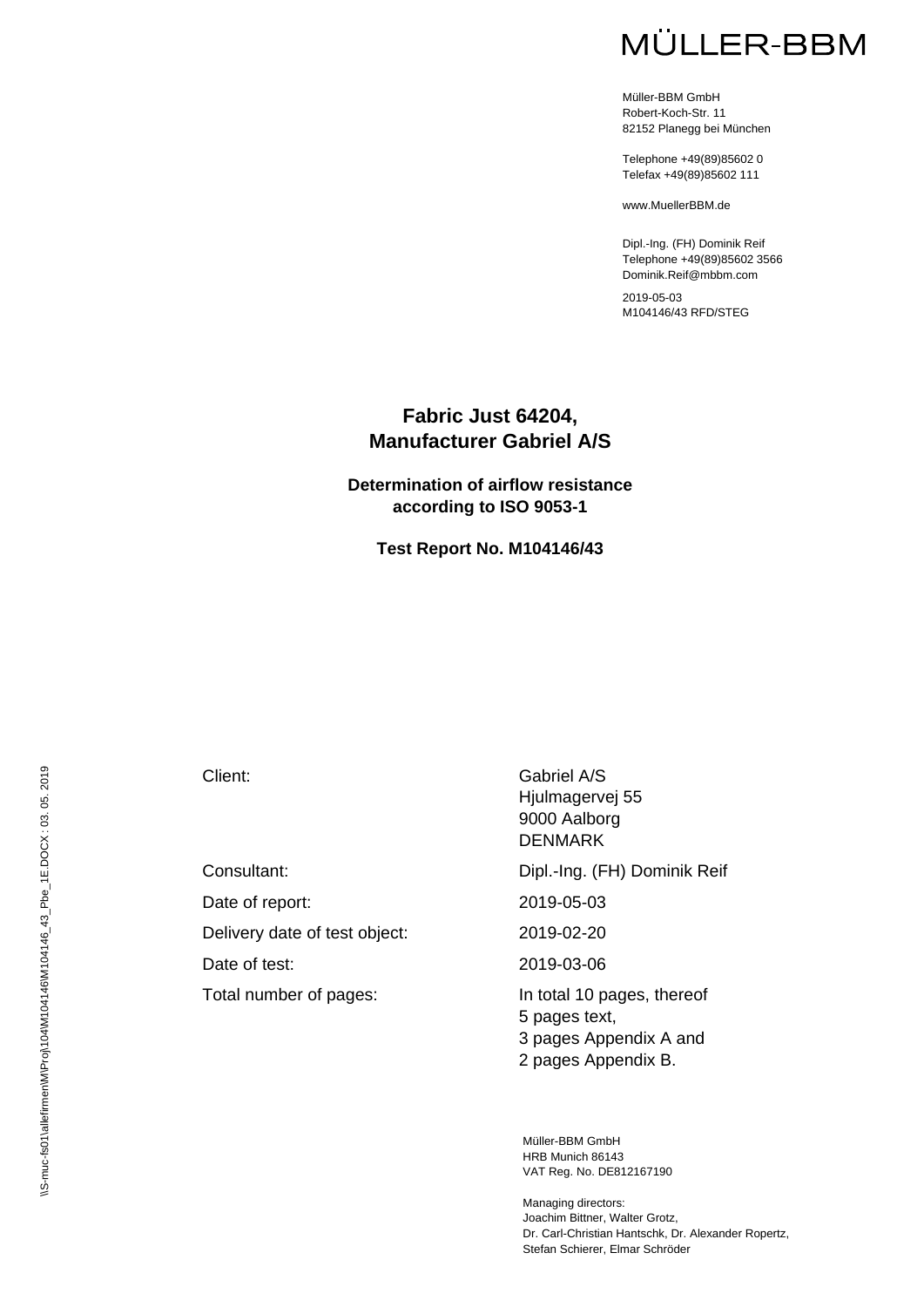## **Table of contents**

| $\mathbf 1$             | Task                             | 3 |
|-------------------------|----------------------------------|---|
| $\mathbf{2}$            | <b>Basis</b>                     | 3 |
| 3                       | <b>Test objects</b>              | 3 |
| $\overline{\mathbf{4}}$ | <b>Execution of measurements</b> | 3 |
| 5                       | <b>Measurement results</b>       | Δ |
| 6                       | <b>Remarks</b>                   | 5 |
|                         |                                  |   |

| <b>Appendix A:</b> | Measurement results and evaluation                       |
|--------------------|----------------------------------------------------------|
|                    | <b>Appendix B:</b> Description of the test procedure and |
|                    | list of test equipment                                   |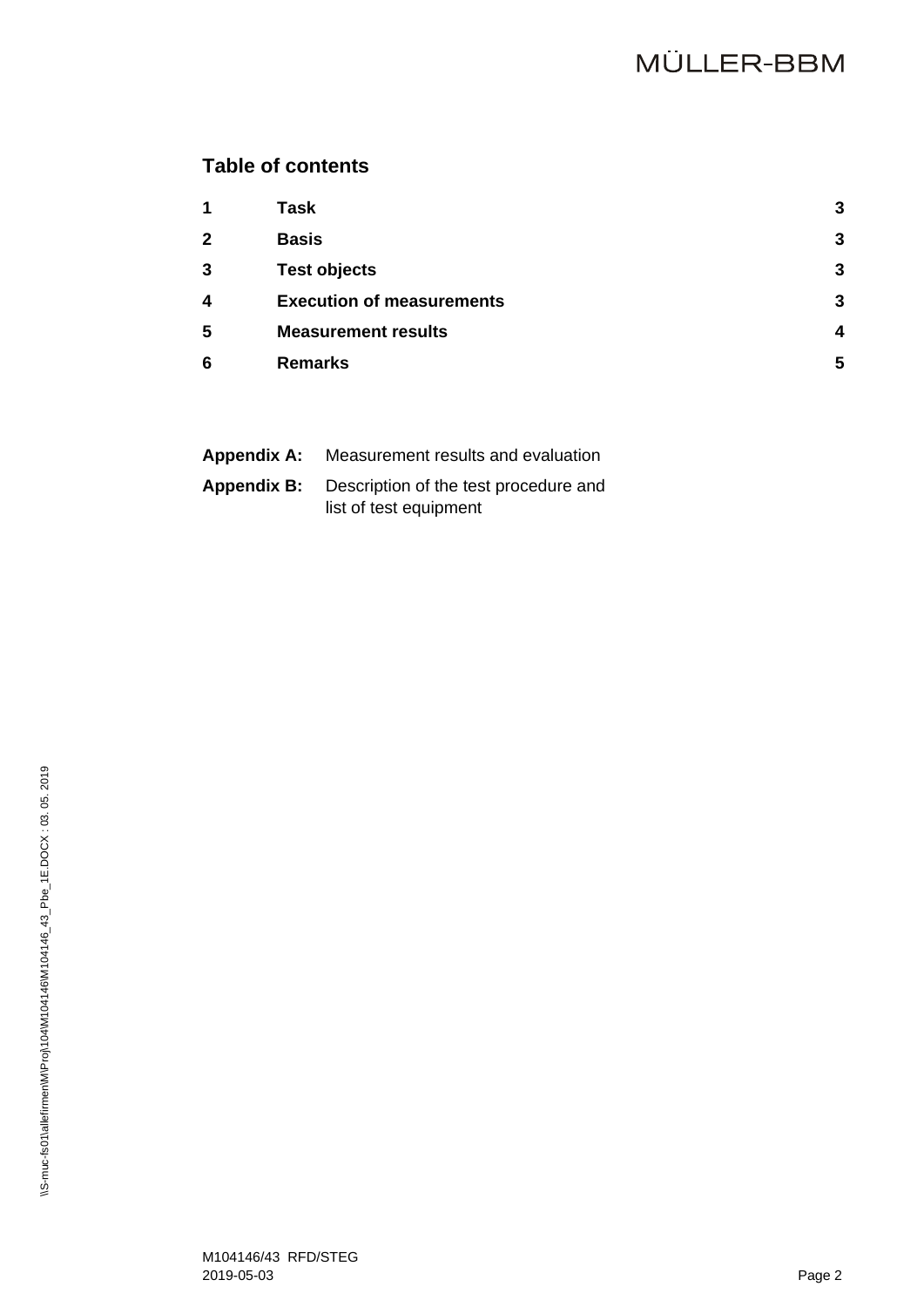### **1 Task**

On behalf of Gabriel A/S, 9000 Aalborg, Denmark, the airflow resistance of three samples of the fabric Just 64204 was to be determined according to ISO 9053-1 [1].

### **2 Basis**

This test report is based on the following document:

[1] DIN EN ISO 9053-1: Acoustics –Determination of airflow resistance – Part 1: Static airflow method (ISO 9053-1:2018); German version EN ISO 9053-1:2018. March 2019

## **3 Test objects**

The tested fabrics are described in Table 1. The indicated characteristic values were determined by the testing laboratory on the basis of the three samples delivered by the manufacturer.

| <b>Test object</b><br>(manufacturer's information)                | Area specific mass<br>$m''$ [g/m <sup>2</sup> ] | <b>Thickness</b><br>$t$ [mm] |
|-------------------------------------------------------------------|-------------------------------------------------|------------------------------|
| Fabric Just 64204,<br>manufacturer Gabriel A/S,<br>sample 13331-1 | 215                                             | 0.72                         |
| Fabric Just 64204,<br>manufacturer Gabriel A/S,<br>sample 13331-2 | 217                                             | 0.74                         |
| Fabric Just 64204,<br>manufacturer Gabriel A/S,<br>sample 13331-3 | 213                                             | 0.74                         |

Table 1. Test objects.

## **4 Execution of measurements**

The airflow resistance was determined according to ISO 9053-1 [1].

The test method, the test facility and the test equipment used are described in Appendix B.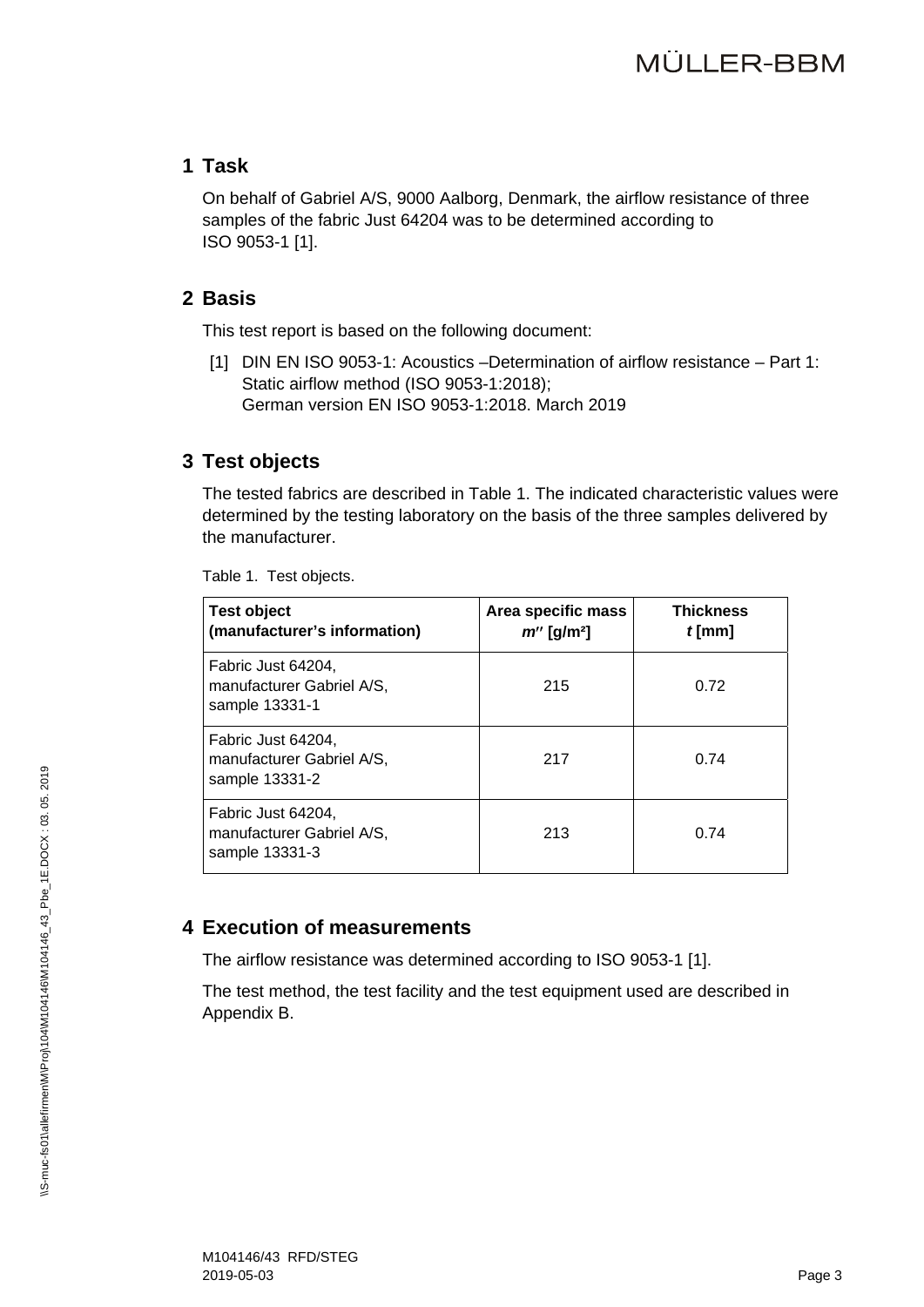#### **5 Measurement results**

The measurement results are shown in diagrams and tables in the test certificates in Appendix A of this report.

The measurement results are also shown in the following Table 2.

Table 2. Test results.

| <b>Test object</b><br>(manufacturer's information)                | <b>Airflow resistance</b><br>$R_{\rm s}$ / (Pa s / m) | Appendix A,<br>page |
|-------------------------------------------------------------------|-------------------------------------------------------|---------------------|
| Fabric Just 64204,<br>manufacturer Gabriel A/S,<br>sample 13331-1 | 293                                                   |                     |
| Fabric Just 64204,<br>manufacturer Gabriel A/S,<br>sample 13331-2 | 300                                                   | 2                   |
| Fabric Just 64204,<br>manufacturer Gabriel A/S,<br>sample 13331-3 | 273                                                   | 3                   |
| Mean value                                                        | 288                                                   |                     |

For the three tested samples an average specific airflow resistance of

 $R_s = 288$  Pa  $\cdot$  s/m

was determined.

The measurement results are shown in diagrams and tables in the test certificate in Appendix A of this report.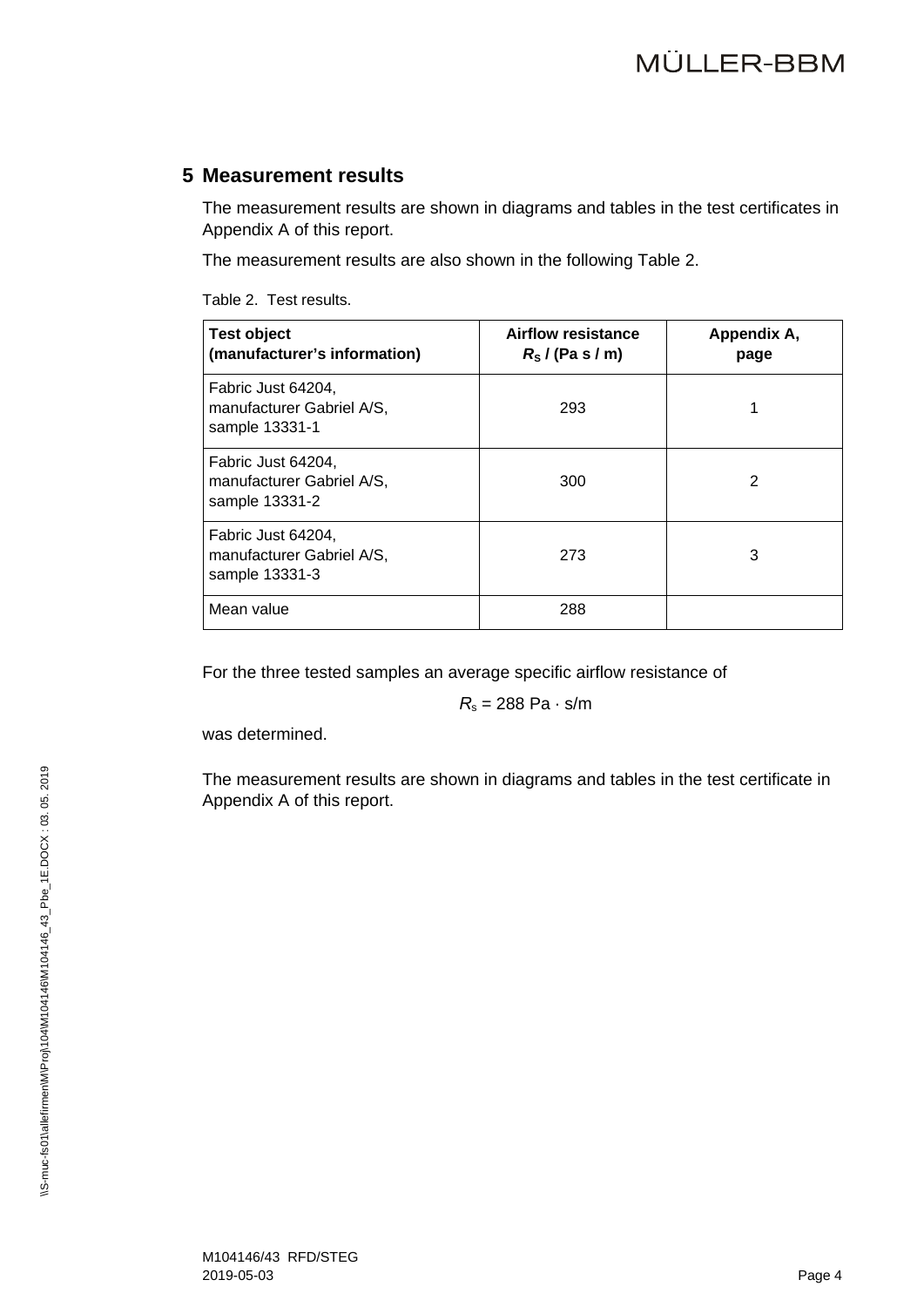#### **6 Remarks**

The test results exclusively relate to the investigated subjects and conditions described.

 $\frac{1}{\frac{1}{\log 2}}$ 

Dipl.-Ing. (FH) Dominik Reif (Project Manager)

This test report may only be published, shown or copied as a whole, including its appendices. The publishing of excerpts is only possible with prior consent of Müller-BBM.



Durch die DAkkS Deutsche Akkreditierungsstelle GmbH<br>nach DIN EN ISO/IEC 17025 akkreditiertes Prüflaboratorium. Die Akkreditierung gilt für die in der Urkunde aufgeführten Prüfverfahren.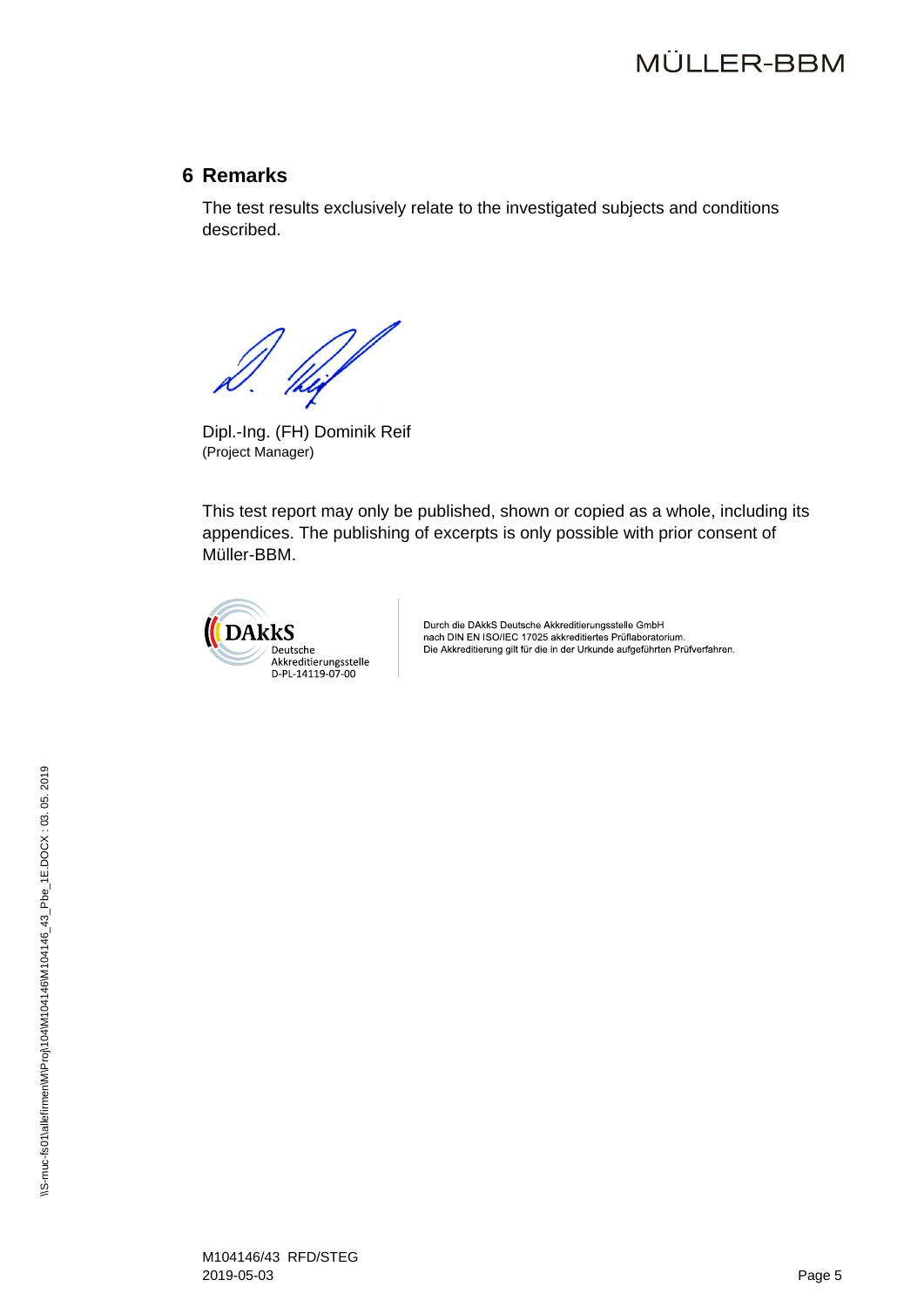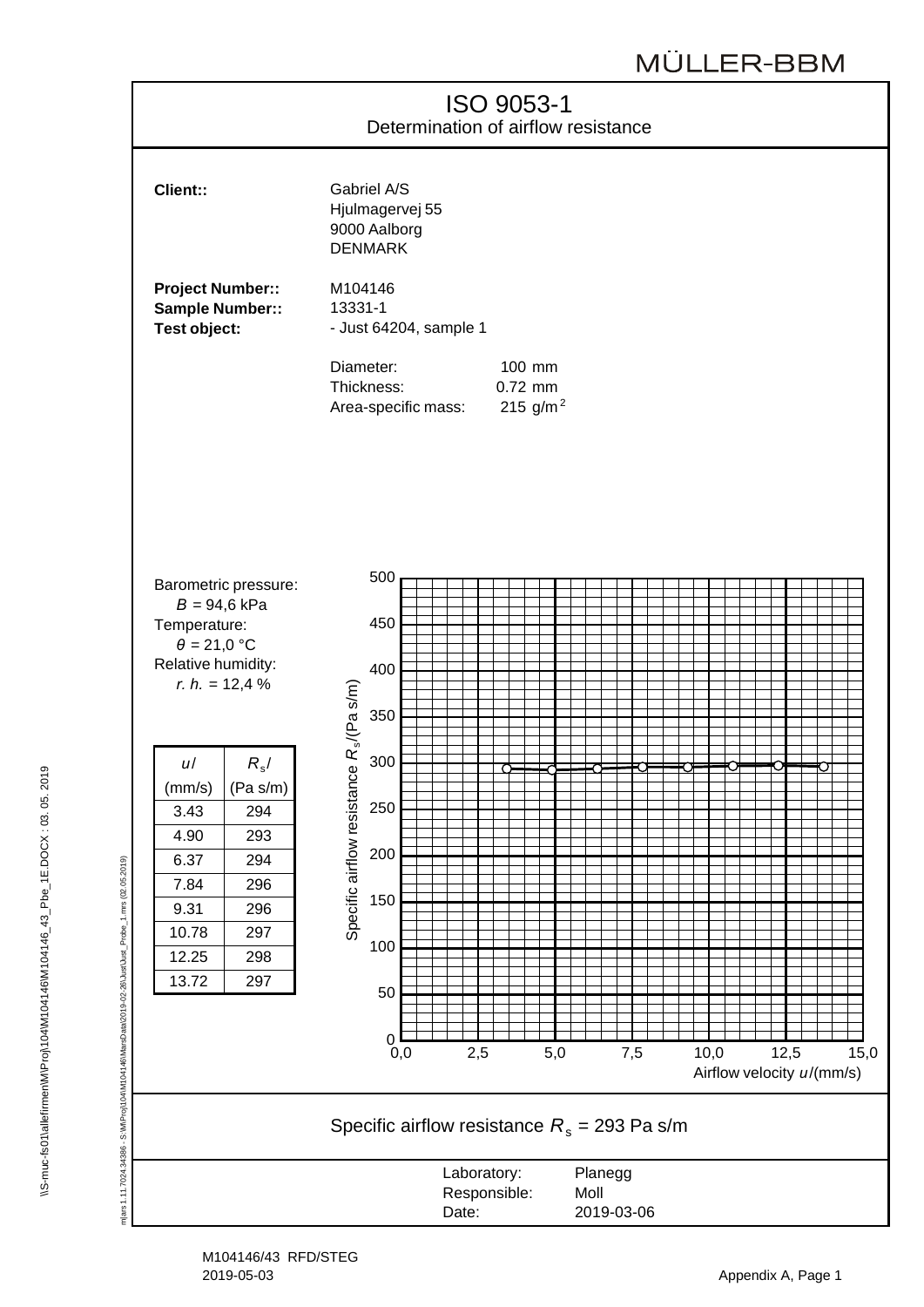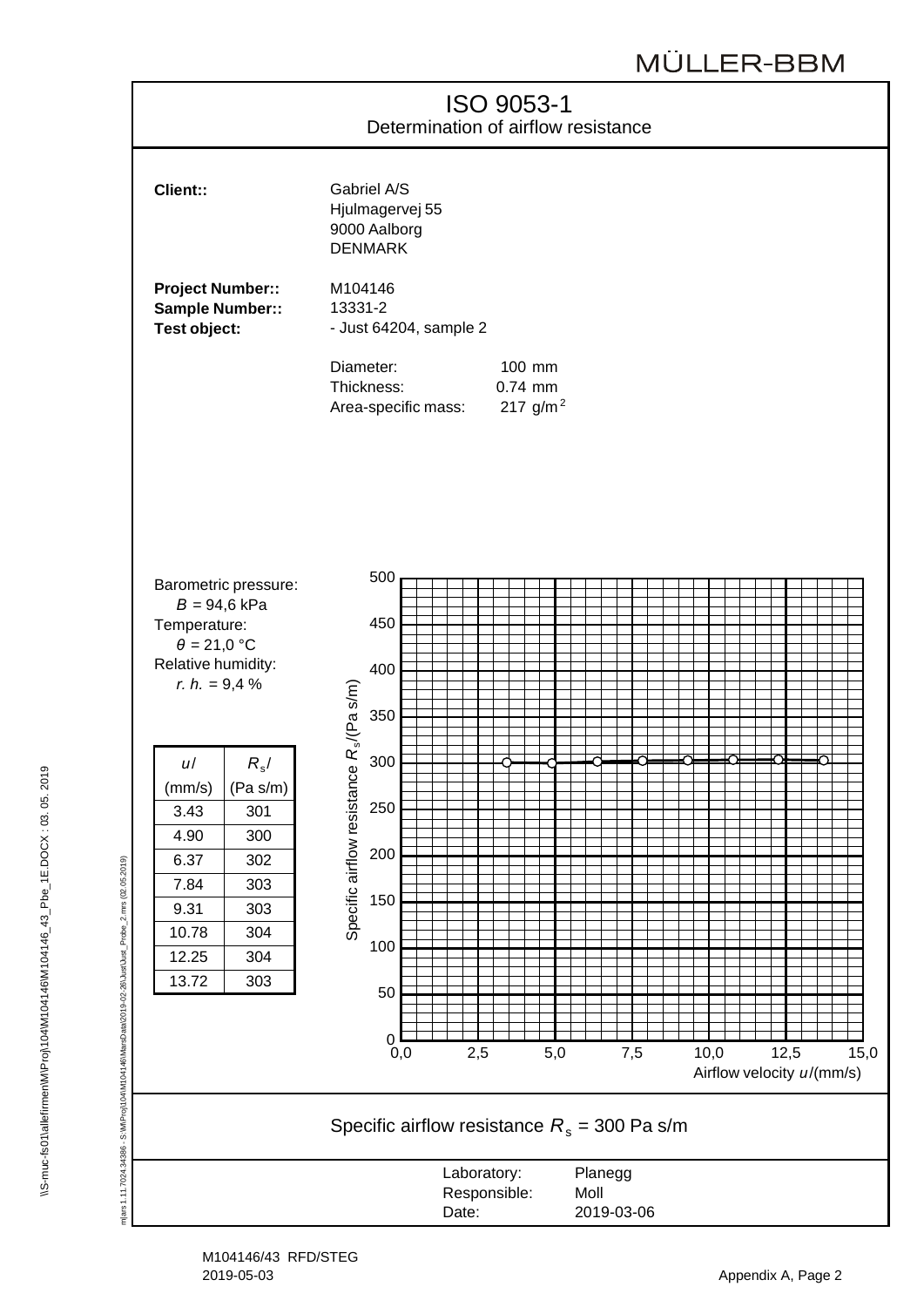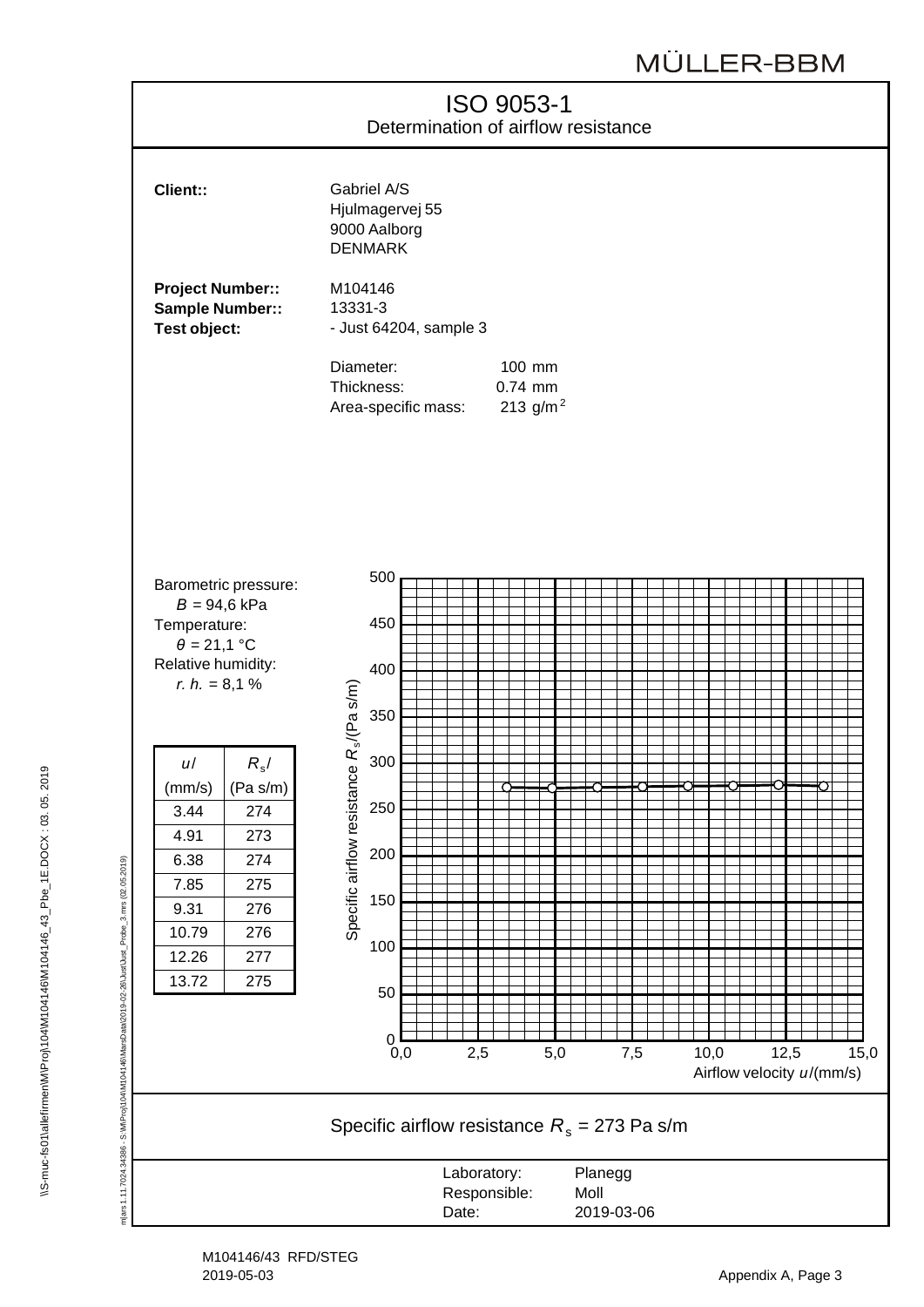### **Description of the test procedure for the determination of the airflow resistance**

#### **1 Measurand**

The specific airflow resistance  $R<sub>S</sub>$  of the test object was determined. For this purpose, the air pressure difference in front of as well as behind the test object was measured at different volumetric airflow rates. The specific airflow resistance R<sub>S,I</sub> for each volumetric airflow rate *qi* determined was calculated using the following equation:

$$
R_{S,i} = \frac{\Delta p_i \cdot A}{q_{v,i}}
$$

With:

 $R_{S,i}$  specific airflow resistance in Pa s/m

- $\Delta p_i$  air pressure difference across the test object with respect to the atmosphere in Pa
- *A* cross-sectional area of the test object perpendicular to the direction of flow in  $m<sup>2</sup>$
- $q_{v,i}$  volumetric airflow rate passing through the test object in  $m^3/s$
- $u_i$  linear airflow velocity in m/s

In addition, the linear airflow velocity *ui* was determined:

$$
u_i = \frac{q_{v,i}}{A}
$$

The indicated measurement result is the specific airflow resistance  $R<sub>S</sub>$  which is calculated for an airflow velocity of  $u = 0.0005$  m/s by extrapolation with the help of the linear regression.